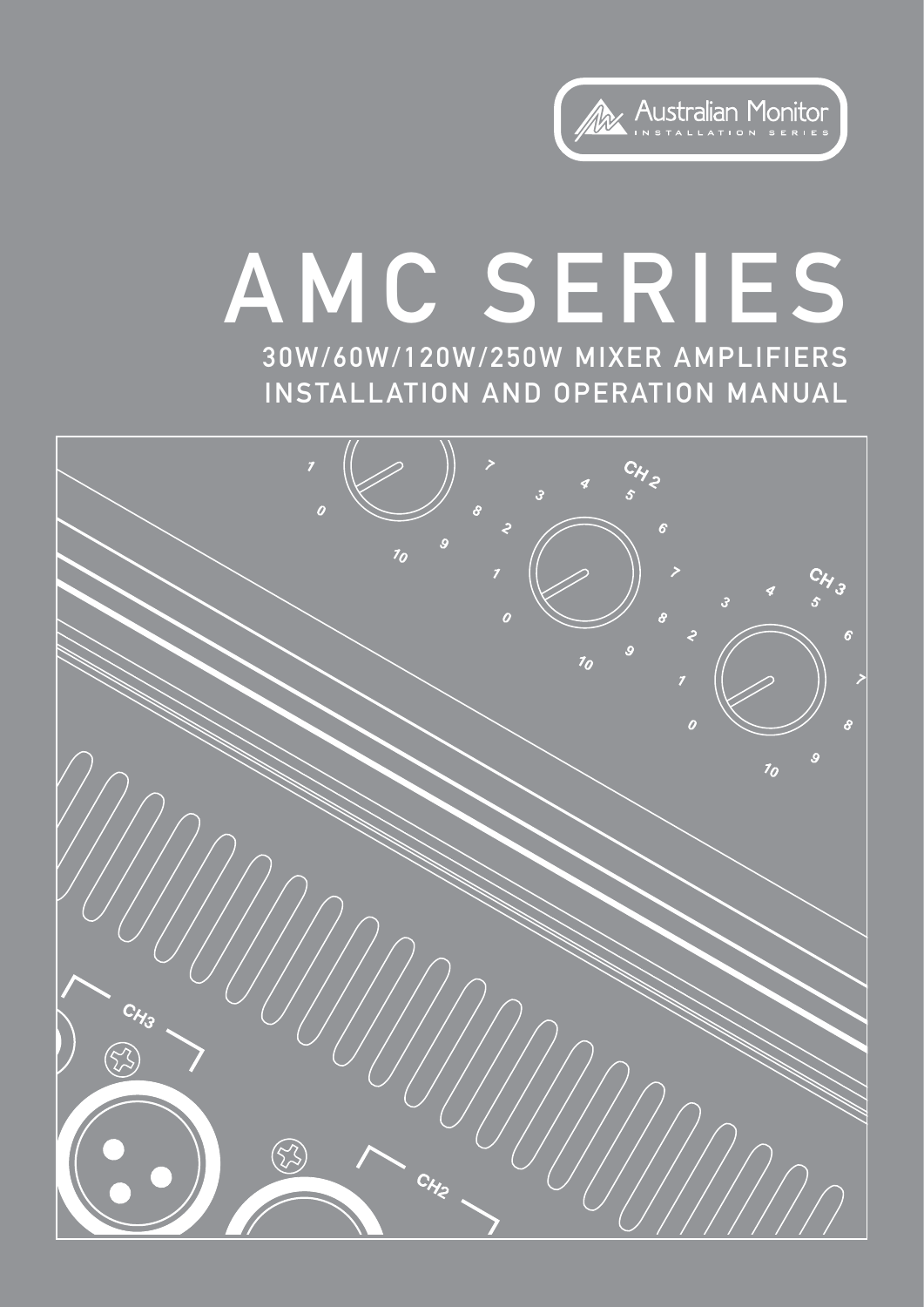

## IMPORTANT SAFETY INFORMATION



- Save the carton and packing material even if the equipment has arrived in good condition. Should you ever need to ship the unit, use only the original factory packing.
- 2. Read all documentation before operating your equipment. Retain all documentation for future reference.
- 3. Follow all instructions printed on unit chassis for proper operation.
- 4. Do not spill water or other liquids into or on the unit, or operate the unit while standing in liquid.
- 5. Make sure power outlets conform to the power requirements listed on the back of the unit.
- 6. Do not use the unit if the electrical power cord is frayed or broken. The power supply cords should be routed so that they are not likely to be walked on or pinched by items placed upon or against them, paying particular attention to cords and plugs, convenience receptacles, and the point where they exit from the appliance.
- 7. Always operate the unit with the AC ground wire connected to the electrical system ground. Precautions should be taken so that the means of grounding of a piece of equipment is not defeated.
- 8. Mains voltage must be correct and the same as that printed on the rear of the unit. Damage caused by connection to improper AC voltage is not covered by any warranty.
- 9. Have gain controls on amplifiers turned down during power-up to prevent speaker damage if there are high signal levels at the inputs.
- 10 Power down & disconnect units from mains voltage before making connections.
- 11. Never hold a power switch in the "ON" position if it won't stay there itself!
- 12. Do not use the unit near stoves, heat registers, radiators, or other heat producing devices.
- 13. Do not block fan intake or exhaust ports. Do not operate equipment on a surface or in an environment which may impede the normal flow of air around the unit, such as a bed, rug, weathersheet, carpet, or completely enclosed rack. If the unit is used in an extremely dusty or smoky environment, the unit should be periodically "blown free" of foreign matter.
- 14. Do not remove the cover. Removing the cover will expose you to potentially dangerous voltages. There are no user serviceable parts inside.
- 15. Do not drive the inputs with a signal level greater than that required to drive equipment to full output.
- 16. Do not connect the inputs / outputs of amplifiers or consoles to any other voltage source, such as a battery, mains source, or power supply, regardless of whether the amplifier or console is turned on or off.
- 17. Do not run the output of any amplifier channel back into another channel's input. Do not parallel- or series-connect an amplifier output with any other amplifier output. Australian Monitor Inc is not responsible for damage to loudspeakers for any reason.
- 18. Do not ground any red ("hot") terminal. Never connect a "hot" (red) output to ground or to another "hot" (red) output!
- 19. Non-use periods. The power cord of equipment should be unplugged from the outlet when left unused for a long period of time.
- 20. Service Information Equipment should be serviced by qualified service personnel when:
- A. The power supply cord or the plug has been damaged.
- B. Objects have fallen, or liquid has been spilled into the equipment
- C. The equipment has been exposed to rain
- D. The equipment does not appear to operate normally, or exhibits a marked change in performance
- E. The equipment has been dropped, or the enclosure damaged.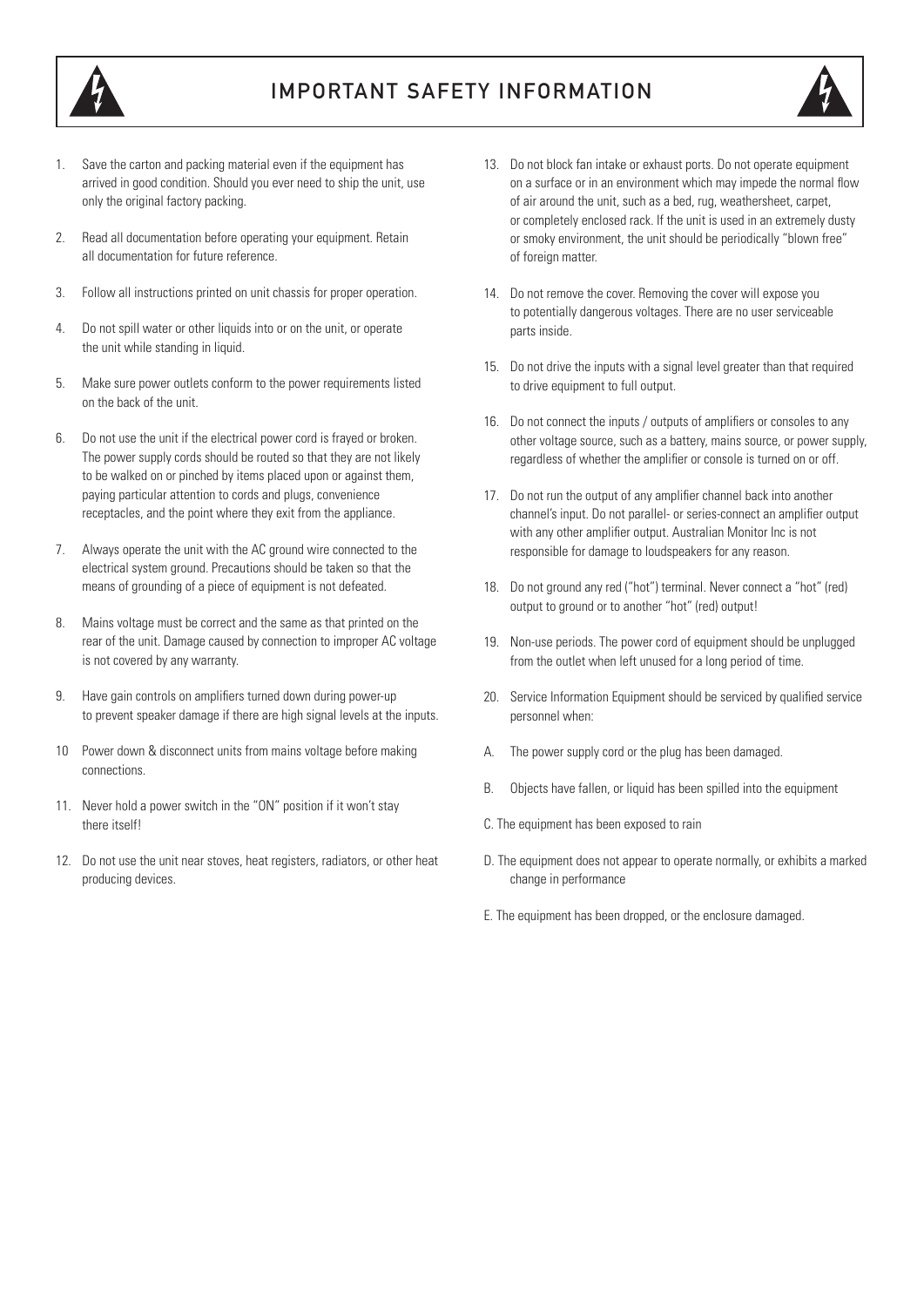The Australian Monitor AMC series of amplifiers takes the heritage & reliability of our famous AMIS series amplifiers & integrates these features into low cost amplifiers for applications where reliability is everything, but the more elaborate features of our AMIS series are not required.

Available in 30, 60, 120 & 250 watt versions, the AMC series are 2 RU mixer amplifiers, featuring 70/100 volt line & 4 ohm outputs, & 3 universal mic/line inputs

Master volume & overall treble & bass controls are provided, along with Vox triggered muting (defeatable), giving channel 1 priority over inputs 2 & 3. There is also the facility to add a tone generator card.

The Australian Monitor AMC series gives the contractor a low cost alternative in applications that are price sensitive, but still require a high quality of sound reproduction & reliability.

| <b>INTRODUCTION</b>                        | 3          |
|--------------------------------------------|------------|
| <b>FRONT PANEL</b>                         | 4          |
| REAR PANEL                                 | 5          |
| INSTALLATION                               | $\sqrt{2}$ |
| TROUBLESHOOTING & BLOCK DIAGRAM            |            |
| FUNCTIONAL NOTES<br>& INTERNAL ADJUSTMENTS | 8          |
| DIMENSIONS                                 | 9          |
| SPECIFICATIONS                             | 10         |

AUS, EUR, USA Copyright 1st Apr 2005 Rev A: 1st Apr 2005 Rev B: 6th Jun 2006



**CAUTION RISK OF ELECTRIC SHOCK**

**CAUTION: TO REDUCE THE RISK OF ELECTRIC SHOCK, DO NOT REMOVE COVER (OR BACK), NO USER SERVICEABLE PARTS INSIDE,**

**REFER SERVICING TO QUALIFIED SERVICE PERSONAL.**



This symbol is intended to alert the user to the presence of uninsulated "dangerous voltage" within the products enclosure that may be of sufficient magnitude to constitute a risk of electric shock to persons.



This symbol is intended to alert the user to the presence of important operational and maintenance (servicing) instructions in the literature accompanying the appliance.

Caution:

slot, fully insert.

To prevent electric shock do not use this (polarised) plug with an extension cord, receptacle or other outlet unless the blades can be fully inserted to prevent blade exposure. To prevent electric shock, match wide blade of plug to wide

## **WARNING!**

**TO REDUCE THE RISK OF FIRE OR ELECTRIC HOCK DO NOT EXPOSE THIS EQUIPMENT TO RAIN OR MOISTURE.**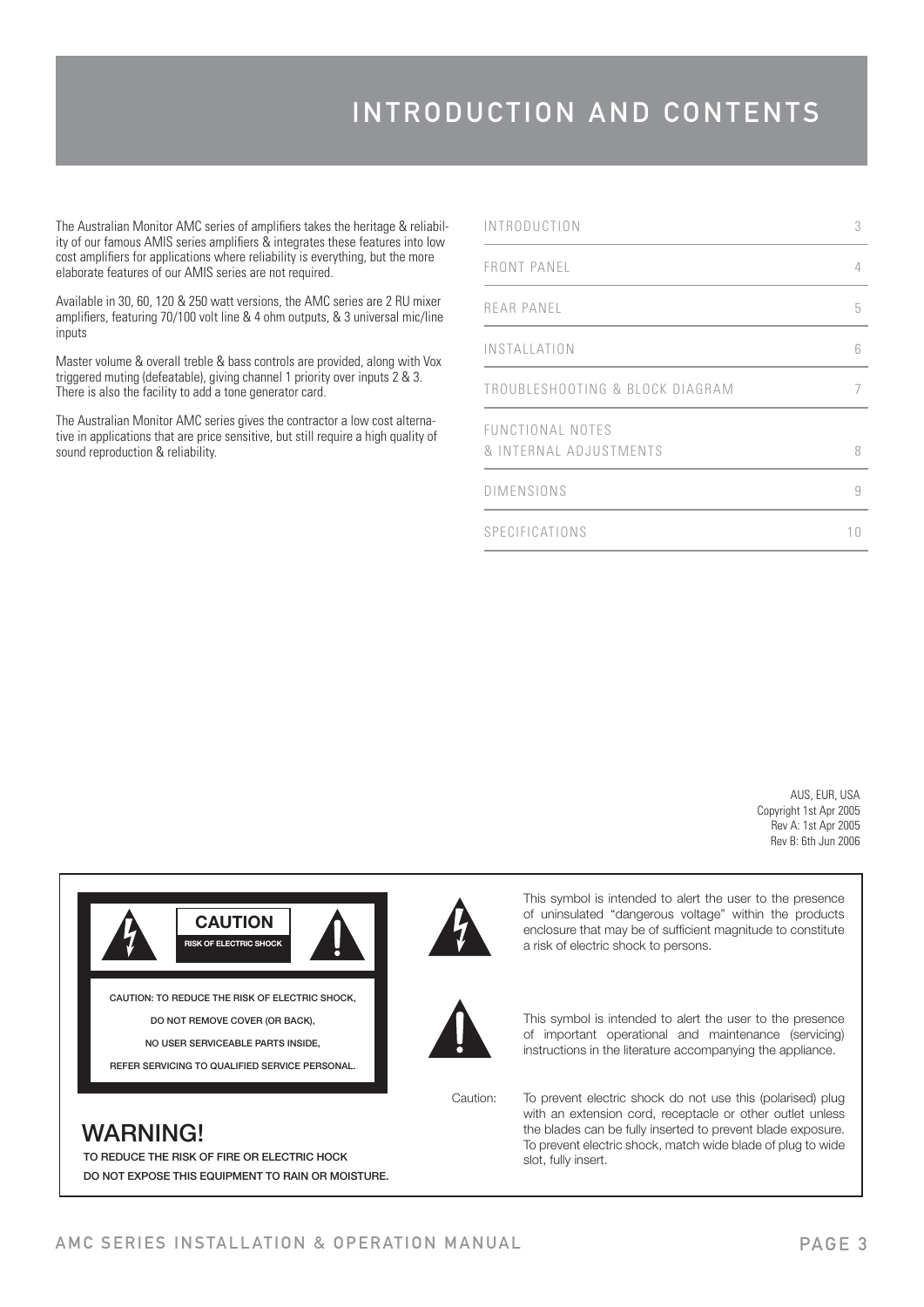## FRONT PANEL



 CH 1-3  $\bullet$ 

These control the levels for each channel input.



There is 12dB of cut and boost at 100Hz.

 TREBLE 3

There is 9dB of cut and boost at 10kHz.



This controls the overall mixed output level.

5 ON

This LED indicates the unit is powered "on".

## POWER 6

This switch switches power on or off the mains. The up position is on.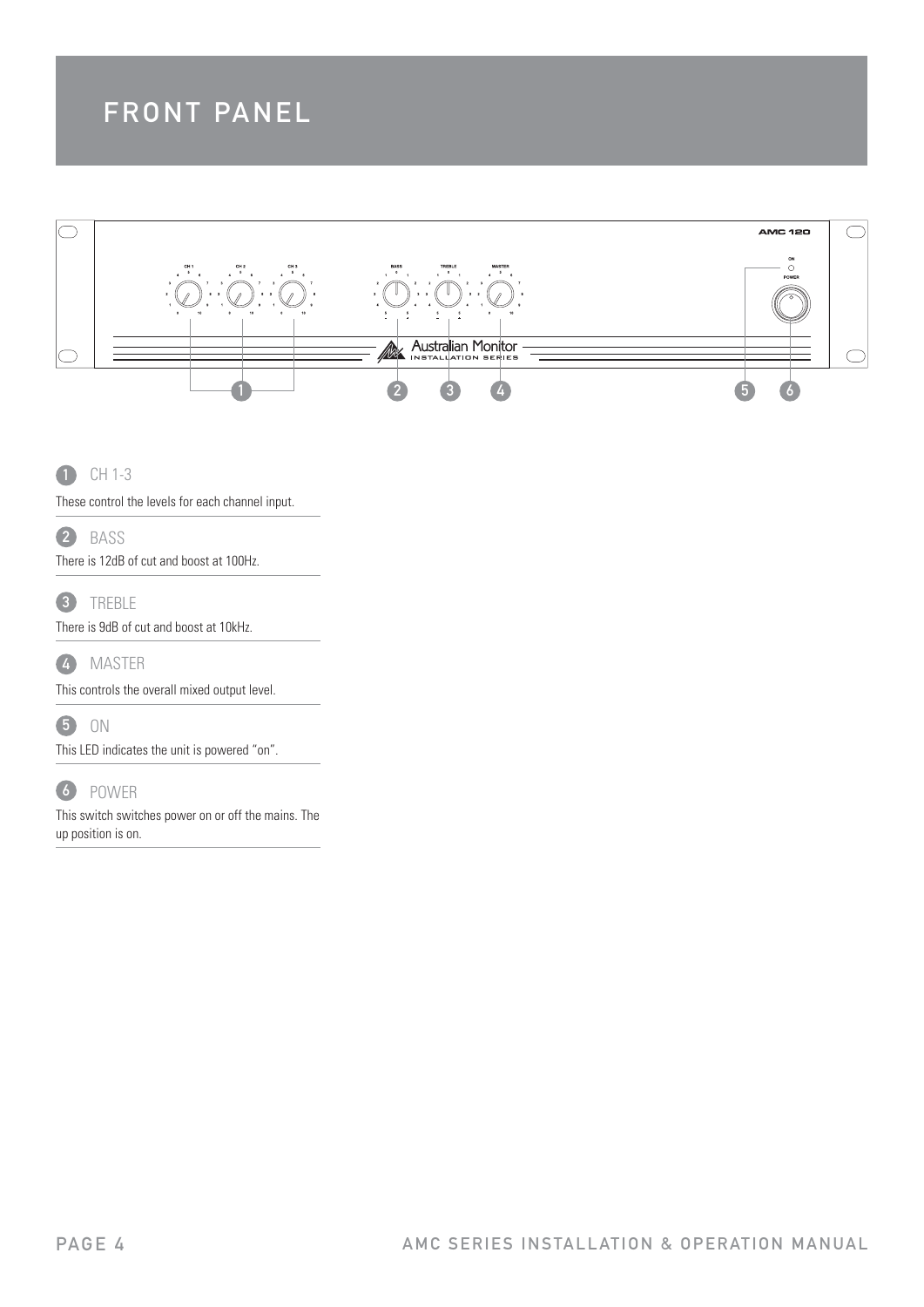

#### CH 1-3 4

Each channel input section has two inputs: XLR input - This is a balanced microphone input. It has an input sensitivity of 1mV. RCA input - This is an unbalanced line level input. It has an input sensitivity of 500mV. The two RCA sockets are summed to mono internally.

#### TAPE OUTPUT 2

The TAPE output is on unbalanced RCA connectors. The output level is 150mV into 10kohm at rated output. The output is dual mono.

The TAPE output is not affected by the MASTER volume control or the BASS and TREBLE controls. The TAPE output does not receive the tone signal if the optional tone generator module is installed.

#### LINE OUTPUT 3

The LINE output is on a balanced XLR connector. The output level is 1V into 1k at rated output.



 NOTE: When wiring the LINE output as unbalanced, Pin2 should be wired as hot and Pin1 should be wired as ground/ shield. Do not wire Pin3.

#### DIRECT OUT 4

The speaker connections are on the 12 pole terminal strip. There is a low impedance output (OHM) and a distributed line voltage output (LINE). 70V out is available on 115V models. 100V out is available on 230V/240V models.

### MINIMUM IMPEDANCE

|                         | AMC <sub>30</sub> | AMC60            | AMC <sub>120</sub> | AMC250            |
|-------------------------|-------------------|------------------|--------------------|-------------------|
| Distributed Line Output |                   |                  |                    |                   |
| 70V (115V version)      | 166ohm            | 83ohm            | 41 <sub>ohm</sub>  | 20ohm             |
| 100V (230/240V version) | 3330hm            | 166ohm           | 83ohm              | 40 <sub>ohm</sub> |
| Low Impedance Output    |                   |                  |                    |                   |
| (both versions)         | 40hm              | 4 <sub>ohm</sub> | 40hm               | 4 <sub>ohm</sub>  |
|                         |                   |                  |                    |                   |



 NOTE: Only connect one output - either Distributed Line or Low Impedance per channel. Do LowZ and 70/100V at the same time

The output strip comes fitted with a touch-proof cover held in place by two M3 machine screws with flat and spring washers..

#### 6 IEC MAINS INPUT SOCKET

This is a standard IEC 3 pin socket. It accepts a standard IEC mains cable, provided. The fuse draw at 5 contains the mains fuse and a spare. The mains fuse is a time lag (slow blow) HRC 20mm x 5mm ceramic type fuse.

The ratings are:

|                 | AMC30 | AMC60   | AMC <sub>120</sub> | AMC250 |  |
|-----------------|-------|---------|--------------------|--------|--|
| 230V/240V model | 0.5A  | 1 6A    | 2Α                 | 3.15A  |  |
| 115V model      | 1Α    | 3 1 5 A | 4Α                 | 6.3A   |  |



 Always replace the fuse with one of the same value and type.



NOTE: Always disconnect power to the amplifier before replacing fuses.

## 6 VOLTAGE SELECT SWITCH

(only on 230V/240V models) This switch is used to select the mains voltage for your region.



 Always replace the fuse with one of the same value and type.

#### (OPTIONAL) TONE MODULE 7

These terminals are for use with an optional tone module (not supplied).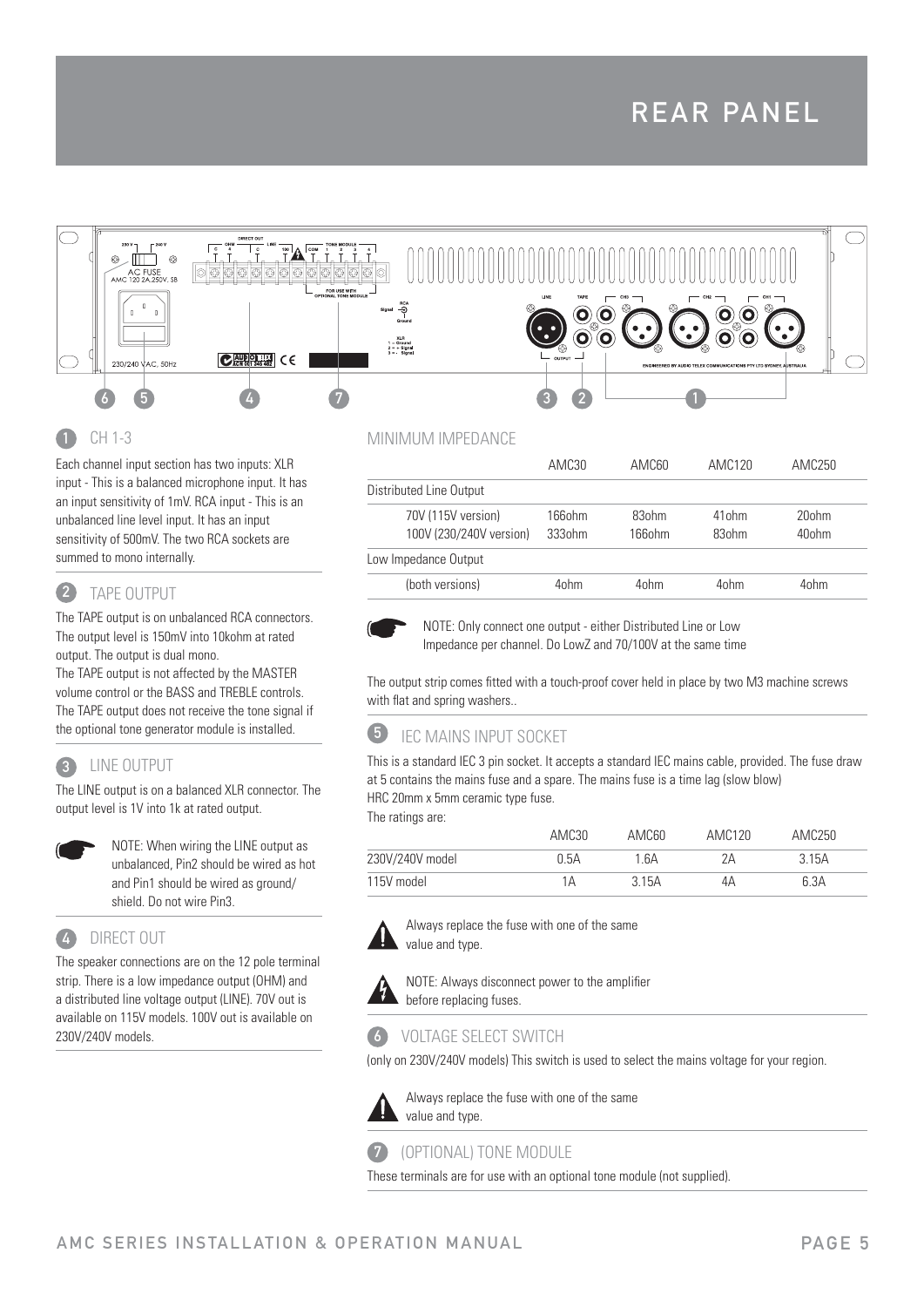### MOUNTING

When rack mounting, it is advisable to allow 1 rack space above and below the amplifier. When multiple amplifiers are mounted in a rack, exhaust fans should be used on the rack. Airflow for cooling the AMC30, AMC60 & AMC120 is by convection from bottom to top. Airflow for cooling the AMC250 is by fan from front to back.

### OUTPUT CONNECTIONS DIRECT OUTPUT

The output terminal strip accepts wire sizes from 16-22AWG  $(1.5$ mm $2 - 0.35$ mm $2)$  or spade lugs. The following table should be used as a guideline for cable sizes. Regulations in your area may require different gauged wire and should be checked before using.

| <b>OUTPUT</b> | <b>DISTANCE</b> |                 | WIRE SIZE       |                 |                 |
|---------------|-----------------|-----------------|-----------------|-----------------|-----------------|
|               |                 | AMC30           | AMC60           | <b>AMC120</b>   | <b>AMC250</b>   |
| 100V          | Up to 50m       | AWG26(0.12mm2)  | AWG26(0.12mm2)  | AWG24(0.2mm2)   | AWG22(0.35mm2)  |
|               | $50m - 200m$    | AWG24(0.2mm2)   | AWG20(0.5mm2)   | AWG18(0.75mm2)  | AWG16(1.5mm2)   |
|               | Over 200m       | AWG20(0.5mm2)   | AWG18(0.75mm2)  | AWG16(1.5mm2)   | AWG13(2.5mm2)   |
| 70V           | Up to 50m       | AWG26(0.12mm2)  | AWG24(0.2mm2)   | AWG22(0.35mm2)  | AWG18(0.75mm2)  |
|               | $50m - 200m$    | AWG20(0.5mm2)   | AWG18(0.75mm2)  | AWG16(1.5mm2)   | AWG13(2.5mm2)   |
|               | Over 200m       | AWG18(0.75mm2)  | AWG16(1.5mm2)   | AWG13(2.5mm2)   | AWG10(6.0mm2)   |
| 4 ohm         | Up to 10m       | AWG18(0.75mm2)  | AWG18(0.75mm2)  | AWG18(0.75mm2)  | AWG18(0.75mm2)  |
|               | $10m - 30m$     | AWG13(2.5mm2)   | AWG13(2.5mm2)   | AWG13(2.5mm2)   | AWG13(0.35mm2)  |
|               | Over 30m        | Not Recommended | Not Recommended | Not Recommended | Not Recommended |



 NOTE: Only connect one output - either Distributed Line or Low Impedance.

#### LINE OUTPUT

he LINE output XLR can be used to connect up to 6 booster amplifiers. Balanced wiring (shielded pair cable) is recommended.



 NOTE: When wiring the LINE output as unbalanced, Pin2 should be wired as hot and Pin1 should be wired as ground/shield. Do not wire Pin3.

#### TAPE OUTPUT

The TAPE output wiring should be kept as short as possible.

#### INPUT CONNECTIONS



For wiring balanced in, pin 2 is hot. Unbalanced wiring on the microphone inputs is not recommended. Balanced input wiring (shielded pair cable) is recommended. Unbalanced RCA wiring should be keep as short as possible.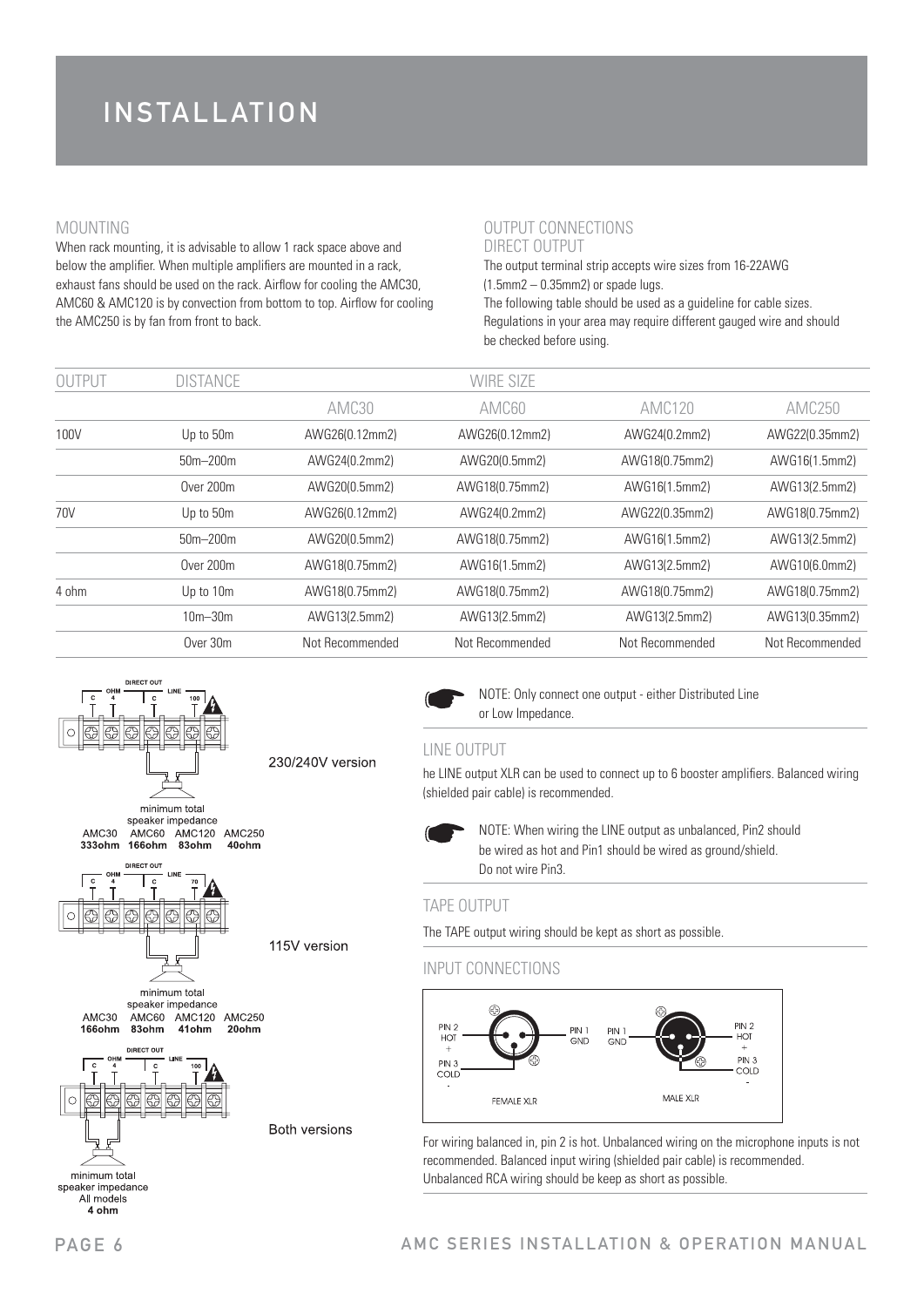#### TROUBLESHOOTING GUIDE

| TROUBLE                            | <b>LIKELY CAUSE</b>                                                             | <b>REMEDY</b>                                                                                                     |
|------------------------------------|---------------------------------------------------------------------------------|-------------------------------------------------------------------------------------------------------------------|
| Power LED not on                   | Power not reaching amplifier<br>Check mains connection<br>Check mains fuse      | Check power switch is on                                                                                          |
| Distorted sound                    | Output is short circuit<br>Input is overloaded                                  | Check speaker loads for shorts<br>Reduce input level at source                                                    |
|                                    | Output is being over driven<br>Bass control is turned up                        | Reduce volume levels on front panel<br>Reduce Bass control level                                                  |
| No sound but amp is on             | Volume controls down<br>Amplifier has overheated<br>(AMC60, AMC120 AMC250 only) | Check volume controls<br>Check for obstructions above and below<br>Make sure the amplifier is<br>well ventilated. |
|                                    | DC fuse(s) blown                                                                | Refer product to local Australian Monitor dealer                                                                  |
| No sound from channels 2 & 3       | Priority function is being used                                                 | Remove signal (disconnect input) from<br>channel 1 OR Disable priority function<br>(see Internal Adjustments)     |
| Condenser microphone does not work | Amplifier does not have phantom power                                           | Purchase an external power supply OR<br>Upgrade to the AMIS range of amplifiers                                   |
| Tones do not sound when triggered  | Tone generator module not installed.                                            | Purchase optional Tone generator module                                                                           |



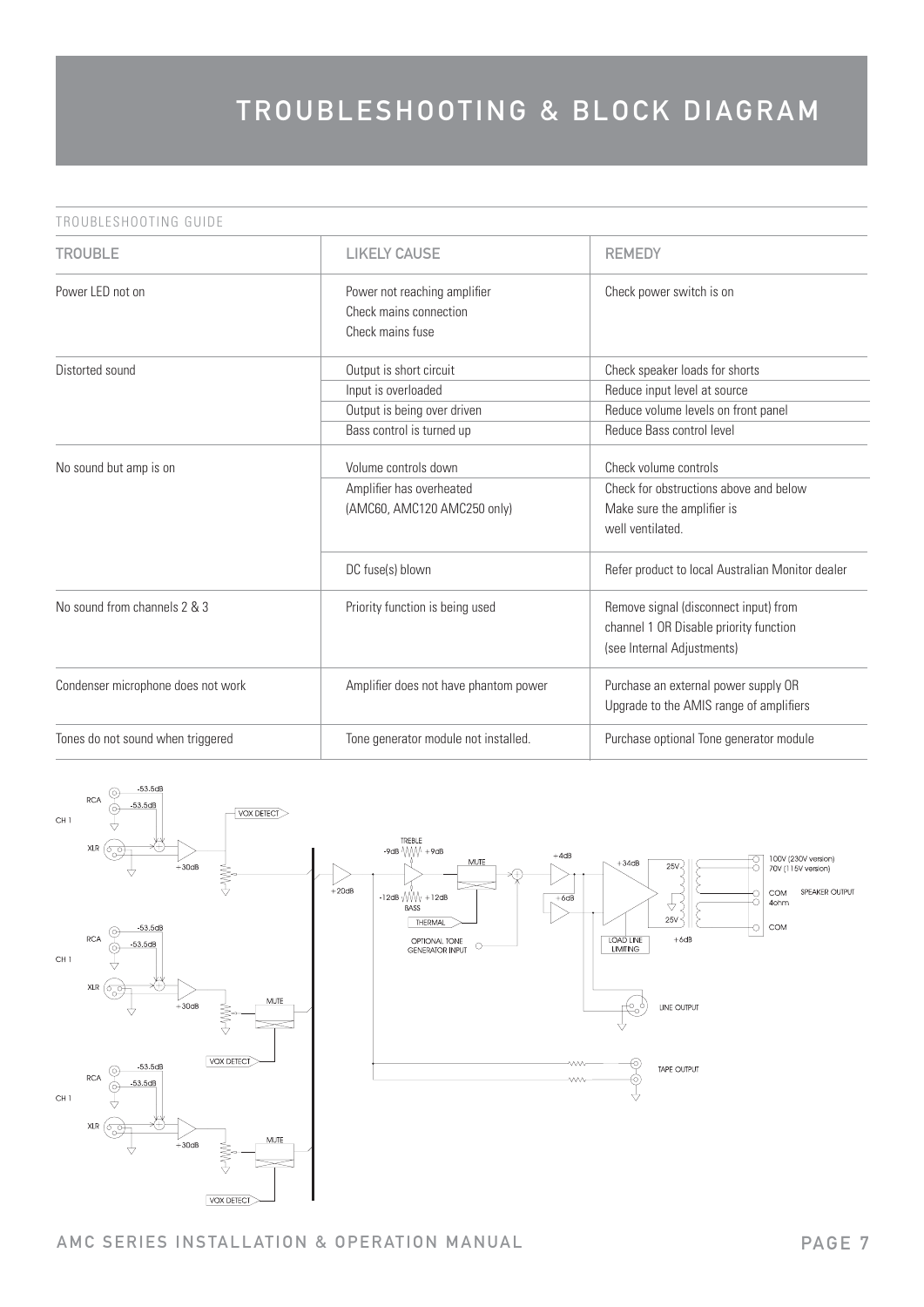## FUNCTIONAL NOTES & INTERNAL ADJUSTMENTS

#### PRIORITY

Channel 1 will mute channels 2 and 3. This will only occur when signal appears on channel 1, irrespective of the channel volume control.

Priority can be disabled. (See below).

The release time is approx. 3 secs and is NOT adjustable.

The mute depth is approx. 40dB and is not adjustable.



Connector for Optional Tone Module Red wire to pin1 left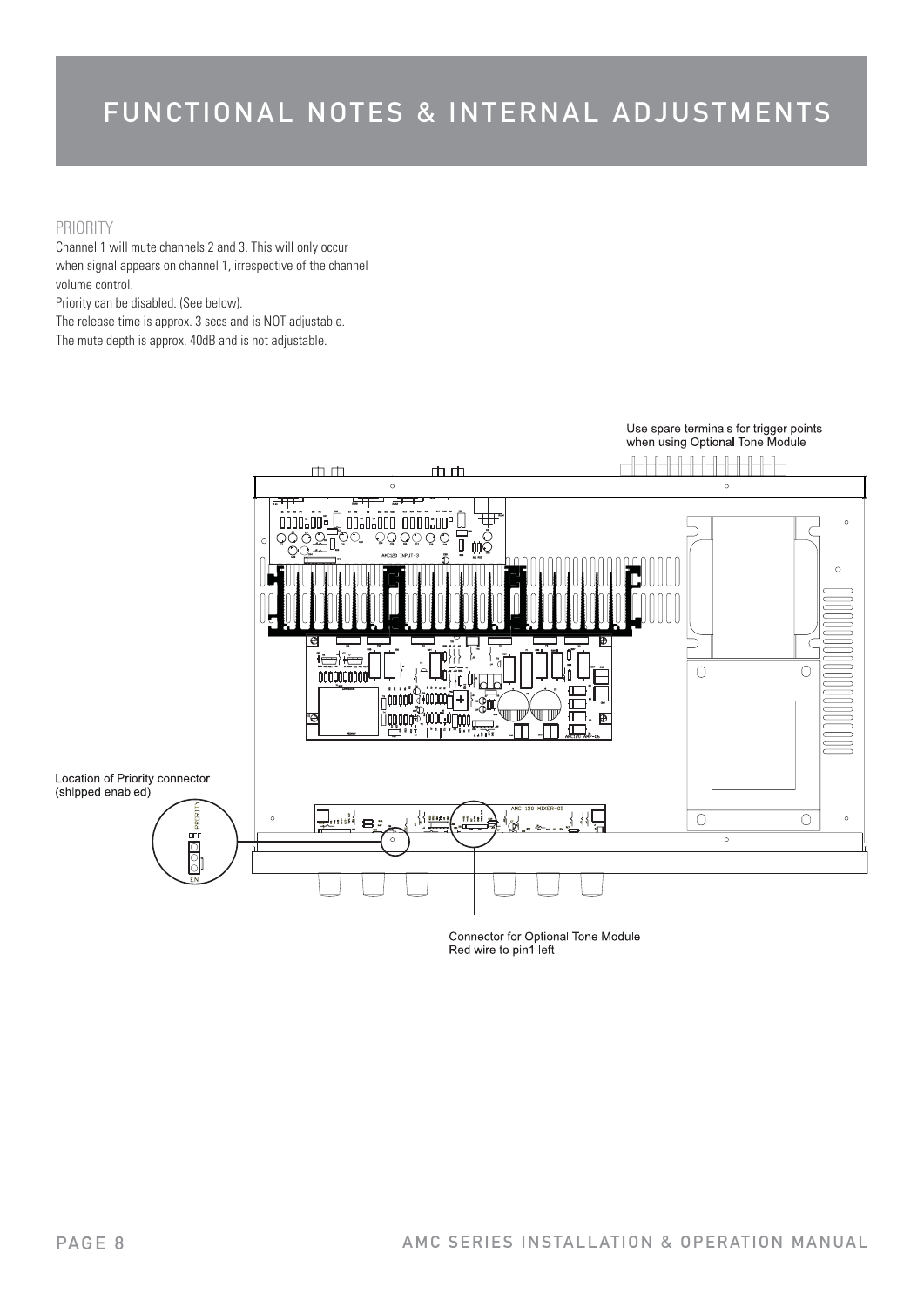## DIMENSIONS

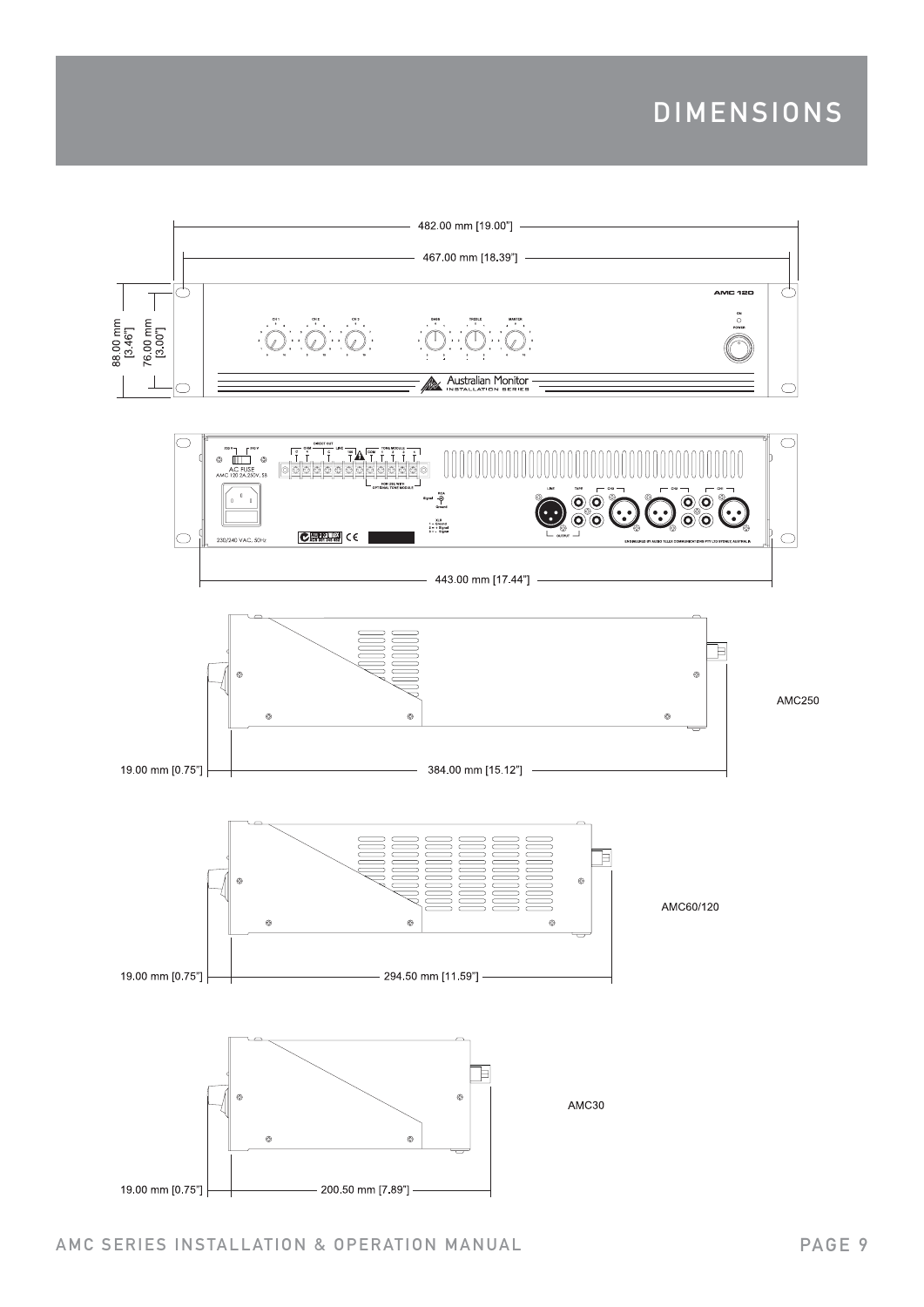## **SPECIFICATIONS**

|                   |                                                       | <b>AMC 30</b>                     | <b>AMC 60</b>                     | <b>AMC 120</b>                    | <b>AMC 250</b>                    |
|-------------------|-------------------------------------------------------|-----------------------------------|-----------------------------------|-----------------------------------|-----------------------------------|
|                   | POWER OUTPUT (0.5%THD, 1KHZ)                          | 30W                               | 60W                               | 120W                              | 250W                              |
| S/N RATIO         |                                                       | $>75$ d $Br$                      | $>75$ d $Br$                      | $> 80$ d $Br$                     | $>85$ d $Br$                      |
|                   | POWER BANDWIDTH (-3DB +1DB)                           | 85Hz-15kHz                        | 75Hz-15kHz                        | 75Hz-15kHz                        | 30Hz-20kHz                        |
| <b>FUSES</b>      | <b>MAINS (115V)</b>                                   | 1.0A                              | 3.15A                             | 4A                                | 6.3A                              |
|                   | MAINS (230/240V)                                      | 0.5A                              | 1.6A                              | 2A                                | 3.15A                             |
|                   | $D C$                                                 | 1.6A(x2)                          | 4A                                | 8A                                | 10A(x2)                           |
|                   | <b>OUTPUT REGULATION</b>                              | 96%                               | 93%                               | 93%                               | 90%                               |
| SIZE (WXHXD)      |                                                       | 482x88x190mm<br>19"x3.5"x7.5"     | 482x88x281mm<br>19"x3.5"x11.1"    | 482x88x281mm<br>19"x3.5"x11.1"    | 482x88x384mm<br>19"x3.5"15.1"     |
| <b>NET WEIGHT</b> |                                                       | 6.0kg<br>13.2lb                   | 8.5kg<br>18.7lb                   | 10.5kg<br>23.1lb                  | 11.5kg<br>$25.3$ lb               |
|                   | <b>SHIPPING WEIGHT</b>                                | 7.5kg<br>16.5lb                   | 10.5kg<br>23.1lb                  | 12.5kg<br>27.6lb                  | 14kg<br>30.8lb                    |
|                   | SHIPPING DIMENSIONS (WXHXD)                           | 510x145x297mm<br>20.1"x5.7"x11.7" | 525x175x385mm<br>20.7"x6.9"x15.2" | 525x175x385mm<br>20.7"x6.9"x15.2" | 525x185x470mm<br>20.7"x7.3"x18.5" |
|                   | <b>MAINS CURRENT DRAW (240V)</b><br><b>FULL POWER</b> | 0.35A                             | 0.66A                             | 1.20A                             | 2.53A                             |
|                   | 1/3 POWER                                             | 0.23A                             | 0.44A                             | 0.80A                             | 1.61A                             |
|                   | 1/8 POWER                                             | 0.17A                             | 0.32A                             | 0.55A                             | 1.10A                             |
|                   | <b>IDLE</b>                                           | 0.08A                             | 0.13A                             | 0.15A                             | 0.15A                             |
|                   | <b>MAINS CURRENT DRAW (115V)</b><br><b>FULL POWER</b> | 0.73A                             | 1.38A                             | 2.50A                             | 5.28A                             |
|                   | <b>1/3 POWER</b>                                      | 0.48A                             | 0.92A                             | 1.67A                             | 3.36A                             |
|                   | 1/8 POWER                                             | 0.35A                             | 0.67A                             | 1.15A                             | 2.30A                             |
|                   | <b>IDLE</b>                                           | 0.17A                             | 0.27A                             | 0.31A                             | 0.31A                             |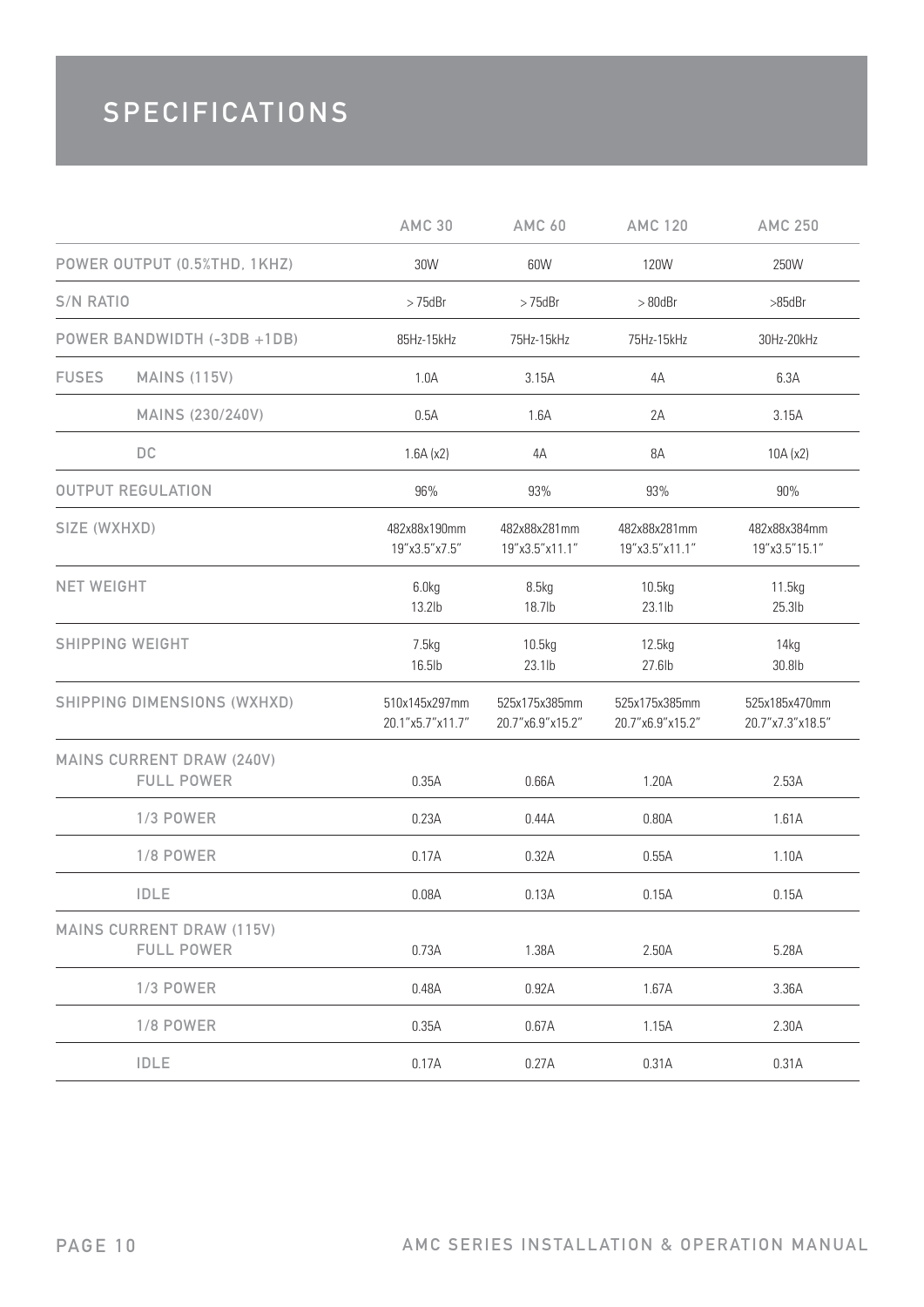## **SPECIFICATIONS**

|                         | <b>AMC 30</b> | <b>AMC 60</b> | <b>AMC 120</b> | <b>AMC 250</b> |
|-------------------------|---------------|---------------|----------------|----------------|
| THERMAL OUTPUT (W)      |               |               |                |                |
| <b>FULL POWER</b>       | 38W           | 67W           | 128W           | 259W           |
| 1/3 POWER               | 33W           | 63W           | 118W           | 231W           |
| 1/8 POWER               | 26W           | 51W           | 91W            | 168W           |
| <b>IDLE</b>             | <b>11W</b>    | 19W           | 26W            | 26W            |
| THERMAL OUTPUT (BTU/HR) |               |               |                |                |
| <b>FULL POWER</b>       | 130           | 229           | 437            | 884            |
| 1/3 POWER               | 113           | 215           | 403            | 788            |
| 1/8 POWER               | 90            | 172           | 311            | 573            |
| <b>IDLE</b>             | 38            | 65            | 89             | 89             |

\*1/3 and 1/8 power levels relate to voltage changes, not load changes.

|                  | <b>COMMON TO ALL MODELS</b> |                     |
|------------------|-----------------------------|---------------------|
| THD (1KHZ, -1DB) |                             | better than 0.5%    |
| <b>MIC INPUT</b> | <b>SENSITIVITY</b>          | 1mV @ 200ohm        |
|                  | <b>IMPEDANCE</b>            | 1k3 ohm             |
|                  | <b>HEADROOM</b>             | 77mV (37dB)         |
| <b>AUX INPUT</b> | <b>SENSITIVITY</b>          | 0.5V+/@100kohm      |
|                  | <b>IMPEDANCE</b>            | >200kohm            |
|                  | <b>HEADROOM</b>             | $> 15V$ ( $>30dB$ ) |
|                  | TONE CONTROL BASS @ 100HZ   | $+/- 12 dB$         |
|                  | TREBLE @ 10KHZ              | $+/-9dB$            |
| LINE OUT         | NOMINAL OUTPUT              | 1V @ 1kohm          |
|                  | <b>OUTPUT IMPEDANCE</b>     | 100ohm              |
| <b>TAPE OUT</b>  | NOMINAL OUTPUT              | 300mV @ 10kohm      |
| <b>OUTPUT</b>    | <b>IMPEDANCE</b>            | 10kohm              |

AMC SERIES INSTALLATION & OPERATION MANUAL PAGE 11